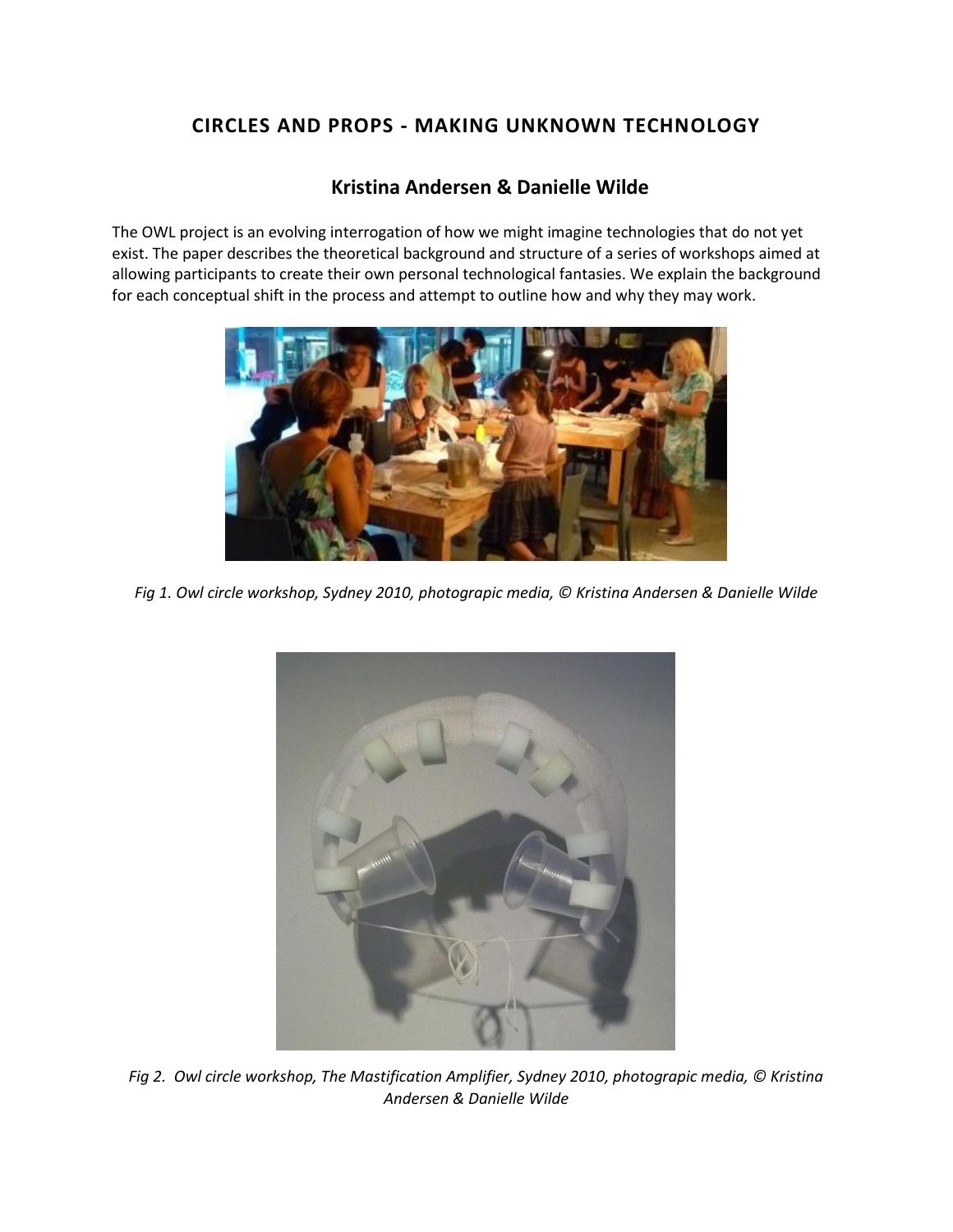*How will you go about finding that thing the nature of which is totally unknown to you?*

Meno, from Plato's dialogue (in Solnit, 2005) [1]

*Any sufficiently advanced technology is indistinguishable from magic.*

Arthur C. Clarke, *Profiles from the Future* [2]

#### The Unknown

It is almost impossible to imagine what lies ahead. What will the future bring? How could life be different? The OWL project is an evolving interrogation of how we might imagine technologies that do not yet exist. How can we support the emergence of radical future technologies that reflect and respond to our personal desires? Asking someone to imagine yet-to-be-imagined technologies puts a large strain on our ability to bring ideas into being. What do you really want, if you could have anything? It is an awful question to ask and when you do, you will mostly get simple, modest answers. In the quote above Meno asks how we will go about finding that thing "the nature of which is unknown to us." [1] The OWL Circles were created as an attempt to find a way to blot out the most immediate answers, so that we might access more instinctual, and perhaps less plausible responses.

The Circles are purposely designed as a way to sneak up on ourselves, to be caught unaware and unselfconscious for a moment so that we dare to begin. Our aim is to elicit nuanced, imaginative and implausible responses that challenge and stretch what we consider to be possible. We begin with the body and use ideas of enchantment, ambiguity and play, as vehicles through which to contemplate Meno's question, and thereby support the conception of "sufficiently advanced technology." [2] The Circle workshop experience takes the participant through a rapid series of formalised conceptual shifts, that each draw on large areas of work in theatre and performance theory, game-play and motivational psychology. This paper is an attempt to account for these shifts and the body of work that lies behind them.

#### The OWL Circle Workshops

The purpose of the OWL Circles is to allow participants to create their personal technological fantasy. They are hosted in a neutral, utilitarian space, containing a large shared worktable with various tools and lights, and another table, off to the side, containing various neatly organized recycled materials. Neutral colors predominate. The materials are chosen to afford a large range of structural possibilities and aesthetics. A small area is also set up for video interviews, with a video camera on a tripod in front of a black wall. Ideally, the circles are conducted with twelve participants and two workshop facilitators. The format has evolved until it was reduced to the following, strict sequence of conceptual shifts:

- Introduction: Welcome and brief introduction, including the reading out loud of the quotes from Arthur C. Clarke and Meno. [1] [2]
- The Desires: A list of common desires are read aloud and placed on the table in the form of index cards. [3] Participants are asked to choose one.
- Transfer to Body: Participants are asked to identify in which body part their chosen desire resides.
- The Material Switch: Participants choose materials they find appealing.
- Thinking with Your Hands: Without knowing what to do in advance, participants begin making.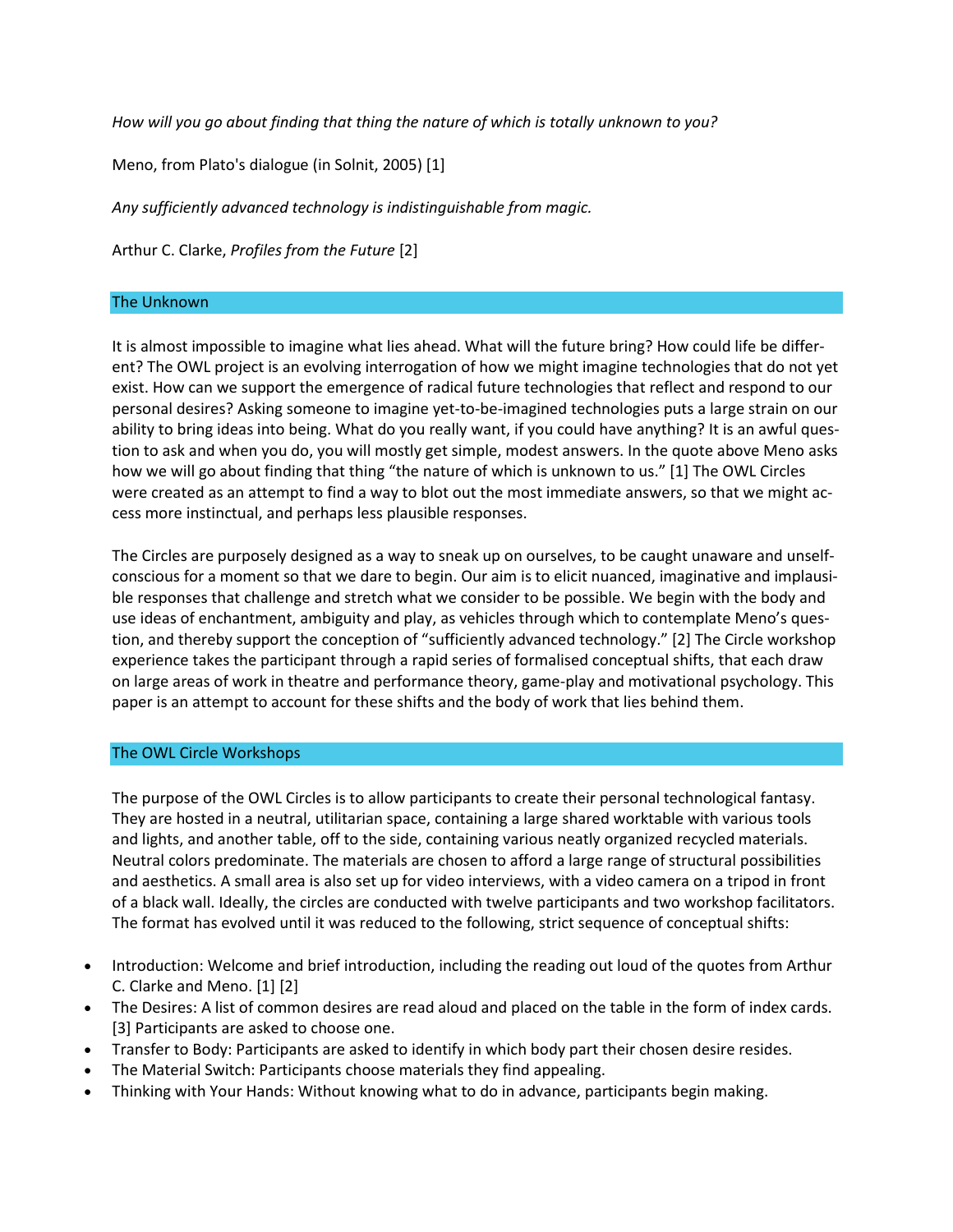- Being 'Done': When they recognize that they are 'done,' each participant is led to the video interview corner.
- Description: While being fitted with a microphone participants are instructed to tell us: their name, their desire, what their object is called and what it does. The answers are filmed in one take.
- Debrief: A short debrief is performed to complete the process

## What is Happening?

In the following we explain the background for each conceptual shift in the workshop process and attempt to outline how and why they may work. The main component is a series of estrangement switches that shift the mindset of the group away from the predictable and towards a temporary moment of otherness.

### THE INTRODUCTION:

The introduction functions as the drawing of a circle or the beginning of a game and as such it serves a number of functions. In a theatrical sense, it declares that a game is beginning. Caillois specifies a number of characteristics for games: they are engaged in by choice; they are separate from the routine of life, and occupy their own time and space; games are uncertain: the results cannot be predetermined, the players' initiative is therefore required; games are unproductive: they create no wealth and end as they begin; games are governed by strict rules that suspend ordinary laws and behaviors; and, finally, they involve make-believe that confirms in players the existence of imagined realities that may be set against 'real life.' [4] By framing the circle as a game, Caillois's characteristics automatically come into play. This liberates qualities of attention and engagement that are useful when trying to find "that thing the nature of which is unknown," [1] while Clarke's assertion that "any sufficiently advanced technology is indistinguishable from magic" [2] further emphasizes the game-like quality of what we are trying to do; at the same time as it focuses our quest into the realm of technology.

## THE DESIRES:

The list of desires that we use is borrowed from Steven Reiss's research on motivational psychology. [3] Reiss's desires are usefully provocative: they reduce a complex emotional field down to someone else's shorthand definition of the world. They also introduce language before we know what we might be describing, and thereby provide an uncommon point of departure for an embodied discovery process. Choosing to approach a difficult subject in a complex or convoluted manner is a common strategy of fine art. The underlying assumption is that to 'free up' the creative and expressive body to respond to the unanswerable, we must first 'busy' the reasoning part of the brain so that it will not interfere. [5] The sparse, yet strict instructions that we provide act as a structure that engages the reasoning part of the brain; freeing participants to be spontaneous, to follow their intuition, aesthetic scents and creative whims. [6] It allows them to trust and follow their instincts. The list of desires acts as the first estrangement switch, and is followed very closely by the next conceptual shift: the transfer to the body. Importantly, the facilitators remain neutral throughout, accepting all choices as equally valid.

The list of desires is:

Acceptance, the need for approval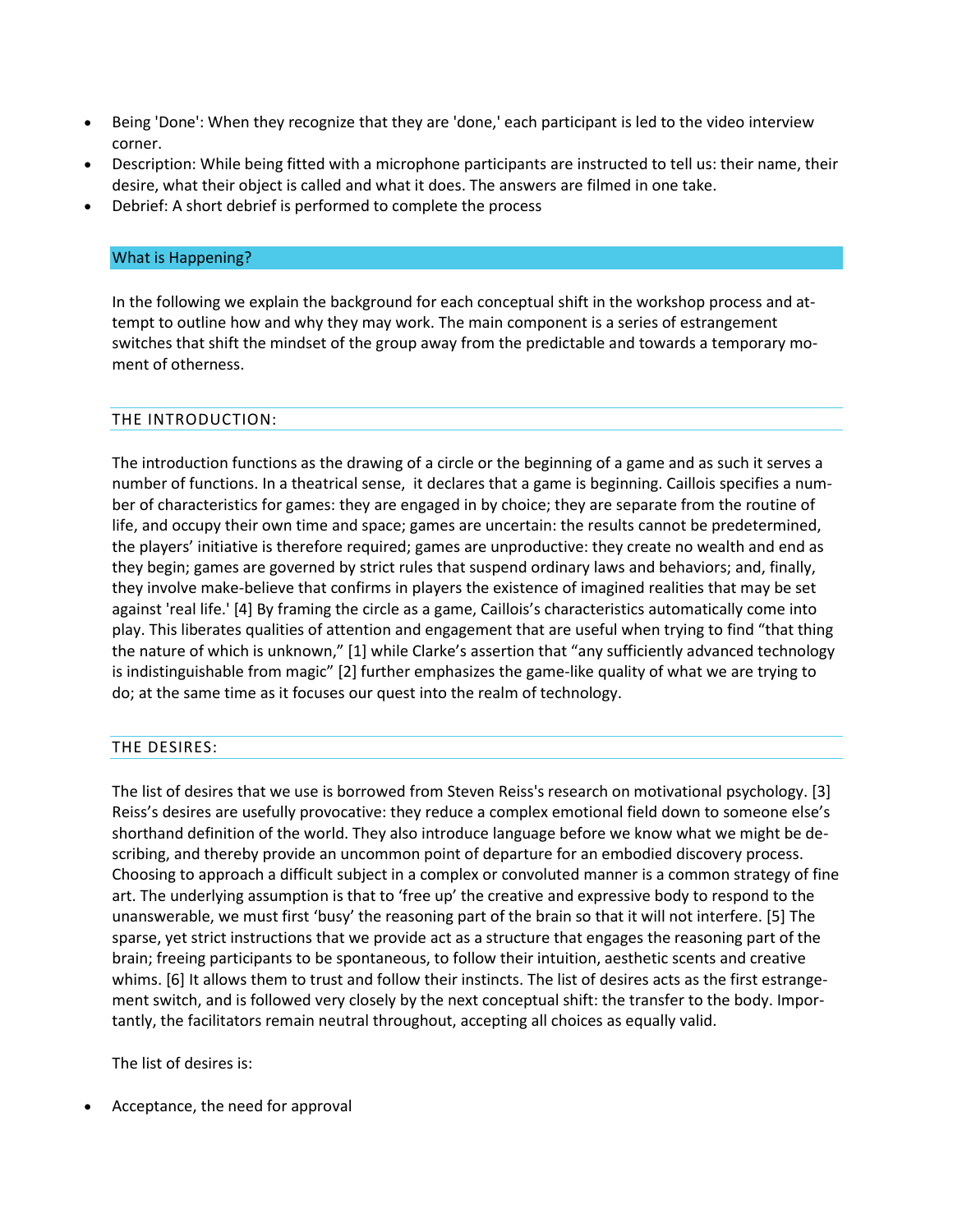- Curiosity, the need to learn
- Eating, the need for food
- Family, the need to raise children
- Honor, the need to be loyal to the traditional values of one's clan/ethnic group
- Idealism, the need for social justice
- Independence, the need for individuality
- Order, the need for organized, stable, predictable environments
- Physical activity, the need for exercise
- Power, the need for influence of will
- Romance, the need for sex
- Saving, the need to collect
- Social contact, the need for friends (peer relationships)
- Status, the need for social standing/importance
- Tranquility, the need to be safe
- Vengeance, the need to strike back/to win

## THE TRANSFER TO BODY:

"Where in your body does your chosen desire reside?" This question acts as a second estrangement switch, transferring from, and connecting, desire to body. It is a nonsensical question that draws heavily on surrealist art strategies, liberating in their absurdity. [7] "If you were a color what colour would you be?" Children know this game and have answers for these types of inquiries. The switch between an abstract desire, defined very strictly by someone else and the feeling that this word does indeed reside within your body, allows the participants to begin to work. The question is no longer abstract: it has been made concrete and physical. This clear concept now becomes the participants' guide in the work.

## THE MATERIAL SWITCH:

"Find the material that works for you." This instruction acts as the third estrangement switch and allows the physical making to begin as participants find physical form and texture for the body-feeling that has been identified. Again, the decisions made here are not reasonable, rather participants continue their line of absurdist questioning by asking, "if this feeling had a texture and a shape what would it be?" This process exposes unexpected and poetic possibilities that can be explored from the specific sensory potential of a material to body behaviors as they rise from desires, feelings, and anxieties. Dr. Montessori of course famously used blindfolds in reviewing materials, stating that the eye can interfere with what the hand knows. [8] We could add that language can interfere with what the hand knows. Once the participants have chosen materials, they can begin to build and support their burgeoning concept.

## THINKING WITH YOUR HANDS:

Through the making process the work is one step further removed from reasoning and habitual thinking. The participants have up to this point made three very large leaps of faith: choosing a desire, connecting this desire to their body, and their as yet unnamed feeling to a material texture and expanse. These three switches have occurred in less than fifteen minutes, allowing no time to re-consider or back out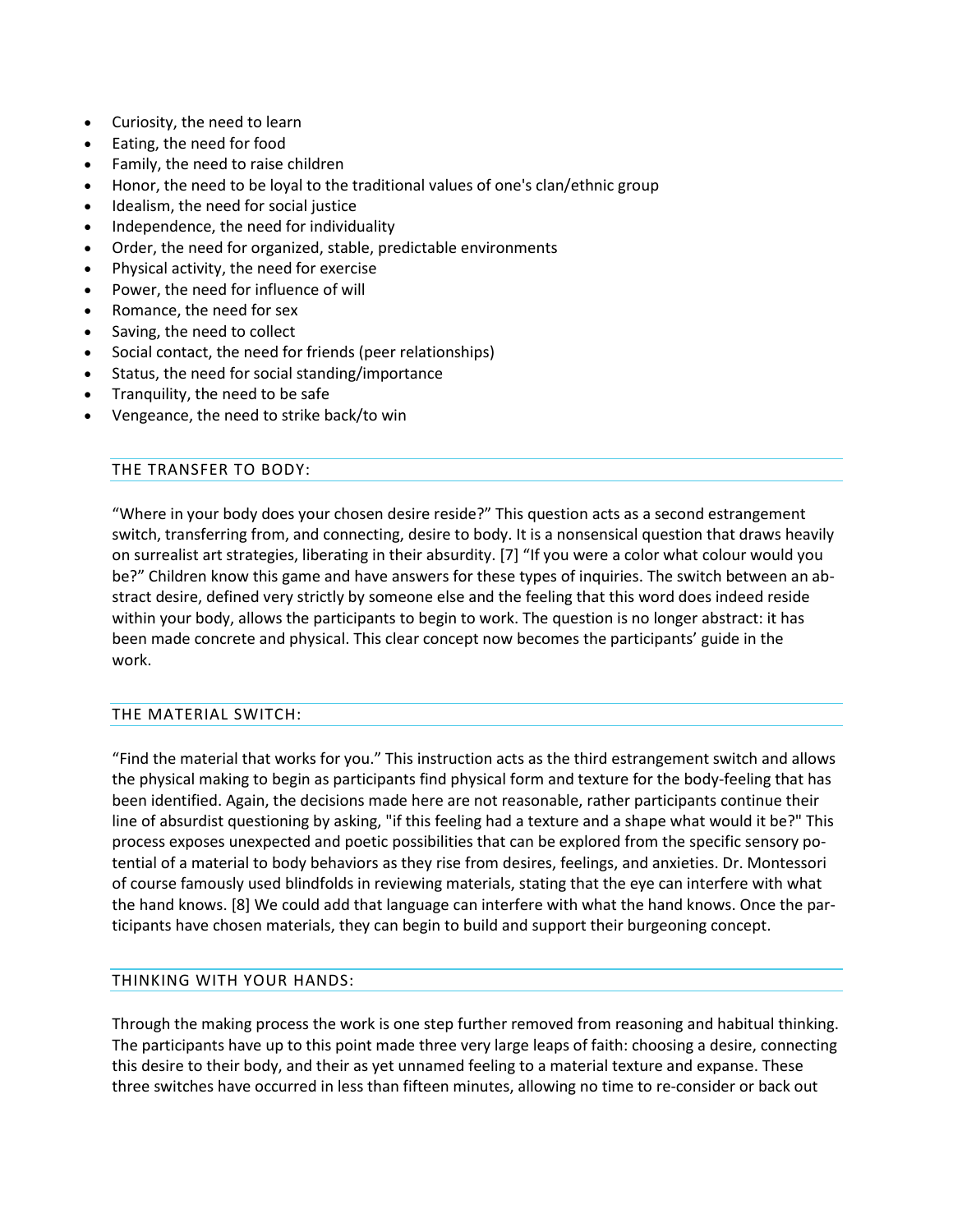into careful reasoning. In a sense, participants are not completely committed at this point, simply because they do not know what it is that they are making. The work that follows is instinctual and effective. The conversation around the table is practical: "Can I have the scissors?" "How do I make this stick out to the side?" [9] Kelly claims that the divorce of the hands from the head puts a strain on the human psyche. [10] This suggests that bringing them back together again through embodied processes releases strain. Having viewed numerous circle participants engage in this process, we suggest that the state that it engenders is tranquil: focused, efficient, relaxed and also gently energetic. Thinking as an emergent bodily process allows us to access knowledge, expertise or connoisseurship that otherwise eludes articulation. [11] The OWL processes leans heavily on this idea.

### BEING 'DONE':

Knowing when a device is 'done' is an instinctual knowing. The circle structure removes verbal reasoning from the imagining and creating process, and frees the participant to trust their ability to recognize what it is they are doing as it emerges, including when it is 'done.' This knowing 'when' is something we all have experienced, Henri Cartier Bresson called it "the decisive moment," the moment when the trigger on the camera is pushed. This moment relies on the photographer's ability to see and record an event literally taking form in the immediate future. [12] Cartier-Bresson's decisive moment was tied to a particular approach to photography, nonetheless it is useful to provide ways of thinking around the notion of making a device which is yet to be imagined, and knowing when that device is 'done.' In musical improvisation, the knowing where to go next becomes a series of small decisions made in a hyper aware state of flow in which the musician 'knows' both the minds and desires of his or her fellow musicians, and also holds the experience of the audience as an almost physical thing which can be examined, turned, changed, and at some point is 'done.' [13]

## DESCRIPTION:

The interview is filmed in one take. Participants are required to think on their feet, to not let their inner dialogue drown out their ideas. We began with language, with the desires and now we return to language again. The process between is embodied, non-lingual or mute. As language floods in, it takes over, surprising the participants. Excluding language from the central part of our structure allows a very intuitive and productive process to emerge and only at the end is reasoning allowed back into the experience. In order to allow this process to appear "on camera" we ask the participant to speak in one-take with minimal intervention from the camera operator. This achieves two things: first it allows the process to remain personal and introverted, the camera operator is just that, an operator facilitating the participant to self-record their piece; and secondly, the switch between an intuitive and wordless making process to a reasoned presentation happens 'on camera,' with many participants only realizing what they have built as they name it. To make this final switch more distinct we ask strict, product-like questions. Instead of, "how did you feel?" we are asking, "what does it do?" The strictness of this line of enquiry allows the sometimes hazy decision making process that has come before to crystallize out. The 'product' is described and the participants are thereby brought back into the everyday world. The circle is broken and the game is over.

#### DEBRIEF: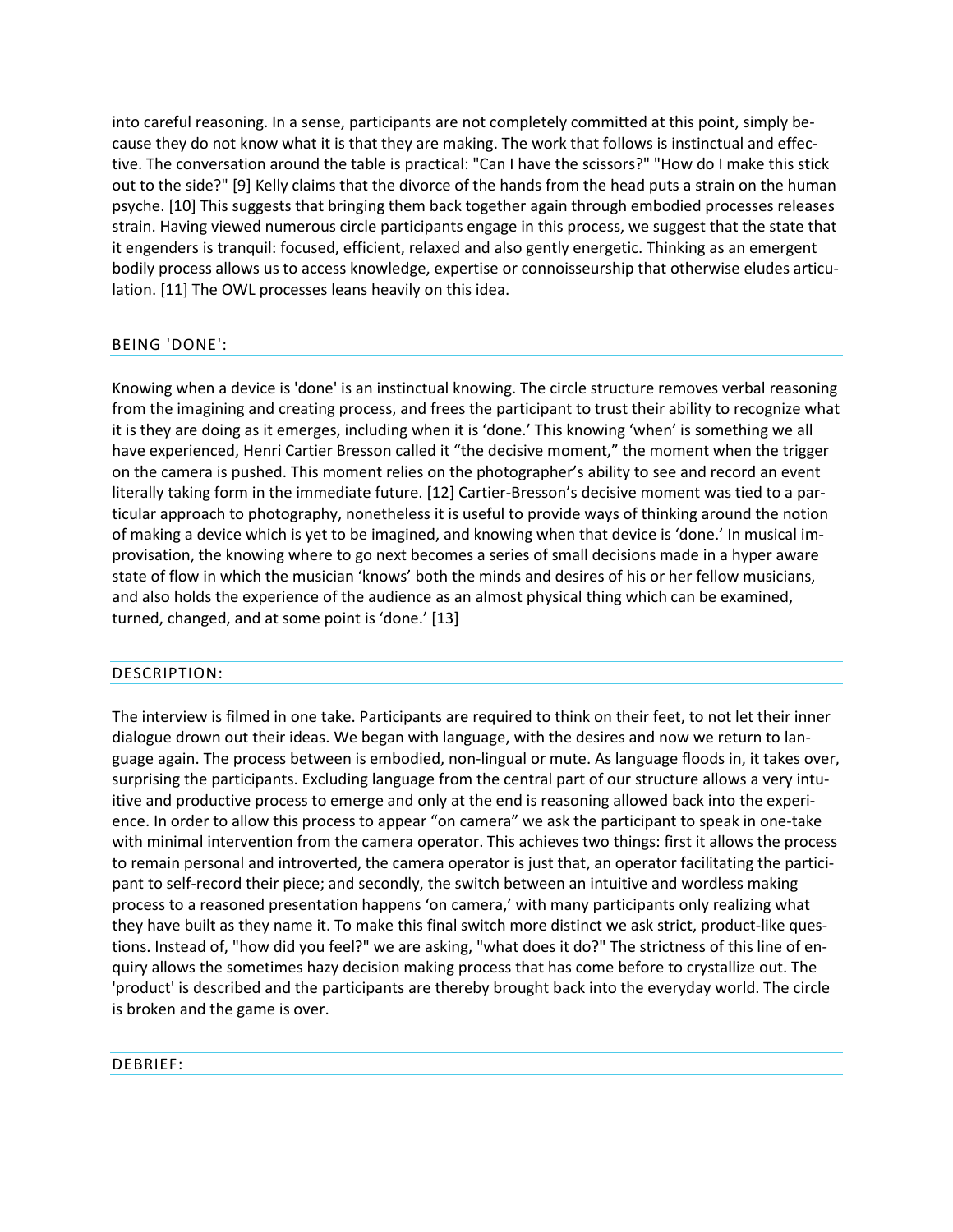As a postscript to the overall workshop experience, each participant is debriefed before leaving the workshop space. This allows us to close any conceptual holes, attend to any concerns the participant might have and is an important part of us taking responsibility for the emotions and questions that may arise in an intense experience. It is also where we can explain a little bit more about the background and reasons for the project.

The workshop takes two hours, including the recording of all twelve participants' work. In that time we have opened a bubble in time in which we were allowed to physically build what did not previously exist, and in turn meditate over our desires, and how they might be met or mitigated.

Nine circles have been conducted to date: three in Tokyo and six in Sydney. Five of the Sydney workshops were targeted towards specific social or community groups: artists with disabilities and their carers; design academics; young children; performing artists; librarians. The outcomes were exhibited as part of the 2010 Participatory Design Conference in Sydney. [14] The breadth of participants and contexts afforded deep reflection, and the development of the strict structure described above. The whole process shifted the way that people thought about and imagined their bodies in relation to technology. The results were not only enchanting, but were deeply felt. [15]

#### Some Conclusions

Susan Stewart, in her book *On Longing* proposes that souvenirs are objects of desires that assist in the formation of continuous personal narratives that connect the present with the past. [16] OWL objects and devices connect participants through their imaginations and desires, as well as through the objects themselves, from the present to the future. They give form to, and assist in the formation of continuous, or ongoing personal narratives that support this connection. [17]

The workshops themselves are live, volatile processes, understood in the sense of Dewey's 'experience.' [18] We work with ideas not just in the form of description, where only language can become knowledge and meaning, but rather as a 'process of becoming' that, without turning to either romanticism or mysticism, can allow what may appear as chaos to create order and pattern through embodied experiences. Judith Butler states that we are required to, "risk ourselves precisely at moments of unknowingness, when what forms us diverges from what lies before us, when our willingness to become undone in relation to others constitutes our chance of becoming human." [19] The workshops are purposely built to facilitate this kind of risk taking, to provide a temporary space in which we can 'become.'

In Viktor Shklovsky's view, art resists and overturns the deadening effects of habituation. As our "perception becomes habitual," he argues, "all of our habits retreat into the area of the unconsciously automatic" and as a result "we apprehend objects only as shapes with imprecise extensions." [20] Art promises to recover the sense of immediacy and wonder that habit slowly erodes: "The purpose of art is to impart the sensation of things as they are perceived and not as they are known." [20]

The OWL project confronts desires, bodies and dreams about technology. It affects a displacement of desires, by naming them and giving them form, but it also affords giving account from the place Butler speaks of, the place where we become and remain human. The objects that are made are a kind of souvenirs from the future, but where souvenirs remind us 'what happened then' the OWL objects carry stories about 'what happens next.'